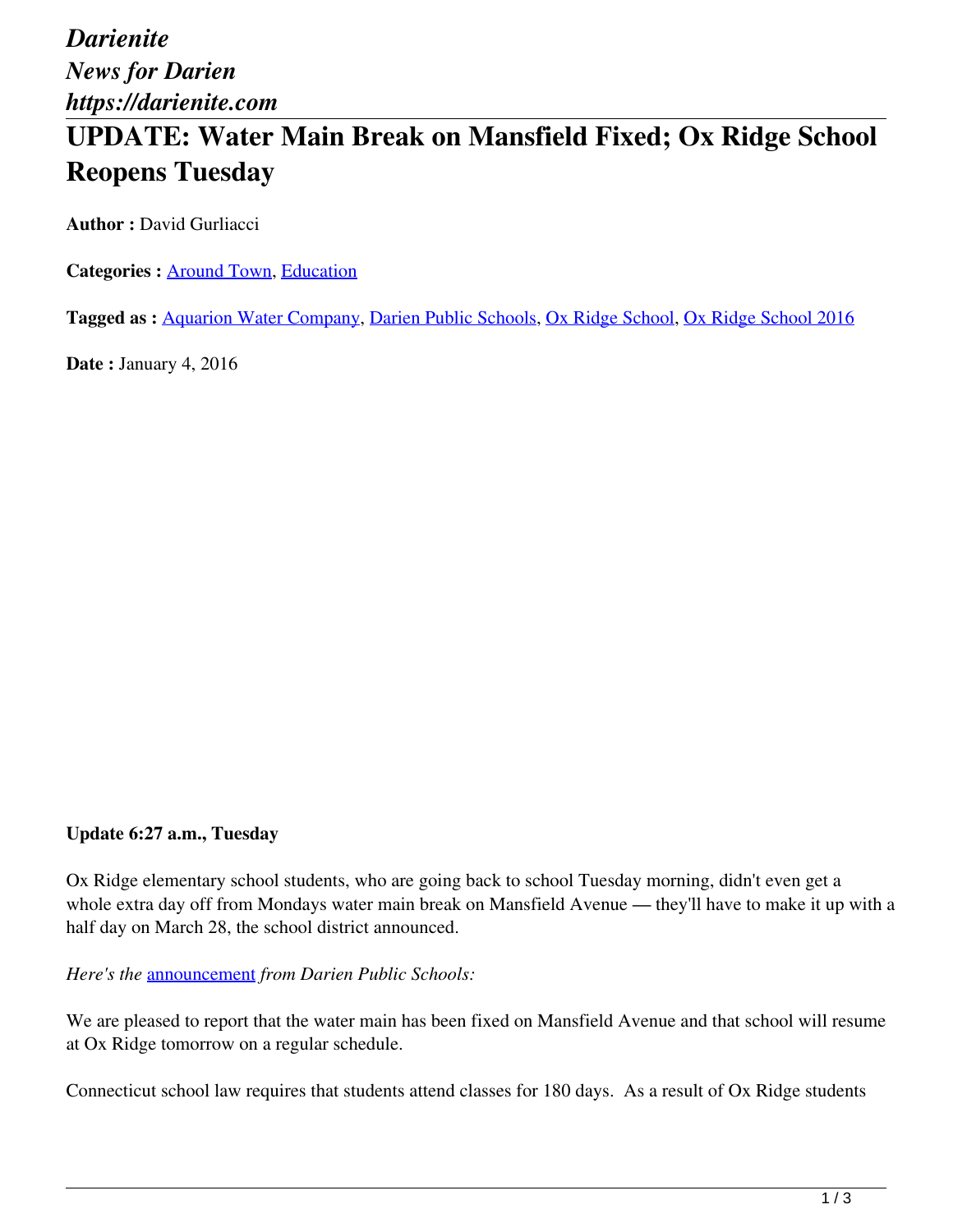## *Darienite News for Darien https://darienite.com*

missing today, they are at 179 class days requiring them to make up one day of instruction.

March 28 which was originally a professional development day for teachers will now be a half day of instruction for the students at Ox Ridge.

Students will be picked up at their normal times and be released at 11:45 a.m. on March 28. This will allow the district to satisfy the 180 day requirement. All faculty and staff will report for a full work day.

### **Update 11:42 a.m., Monday**

A water main break on Mansfield Avenue near its intersection with Half Mile Road has been fixed, although customers may find water discolored at first, and Ox Ridge School is expected to be ready to reopen on Tuesday, a spokesman for Aquarion Water Co. said.

A water company crew remained on the scene at 11:20 a.m., as the 12-inch pipe is refilled, Aquarion spokesman Peter Fazekas said in an interview.

"The repair is complete, and we're filling the main," Fazekas said. A clamp like a sleeve was put around the pipe where it broke in order to seal it, he said.

The crew will remain on-site, and if there's too much discoloration in the water, it can open a fire hydrant and drain out any discolored water, Fazekas said.

Aquarion became aware of the water main break at about 1:30 a.m. and had located it and put a crew on the scene by 3:30 a.m., he said.

Althugh Fazekas didn't have confirmation of the exact cause of the water main break, he said they typically happen when temperatures suddenly get colder or warmer as the ground around the pipes shifts due to freezing or melting ice. Springtime is another period when more water mains tend to break, he said. Temperatures in Darien and the area recently became much colder.

Customers are advised to let their cold water run if they see any discoloration, he said.

#### **Original article, Monday:**

A water main break on Mansfield Avenue announced early this morning has affected a number of streets in the area and closed Ox Ridge School for today, Aquarion Water Co. and Darien Public Schools have announced.

The 12-inch water main is expected to be repaired between 8:30 and 10:30 a.m., Aquarion said in a post on its website with a posted time of 4:41 a.m.